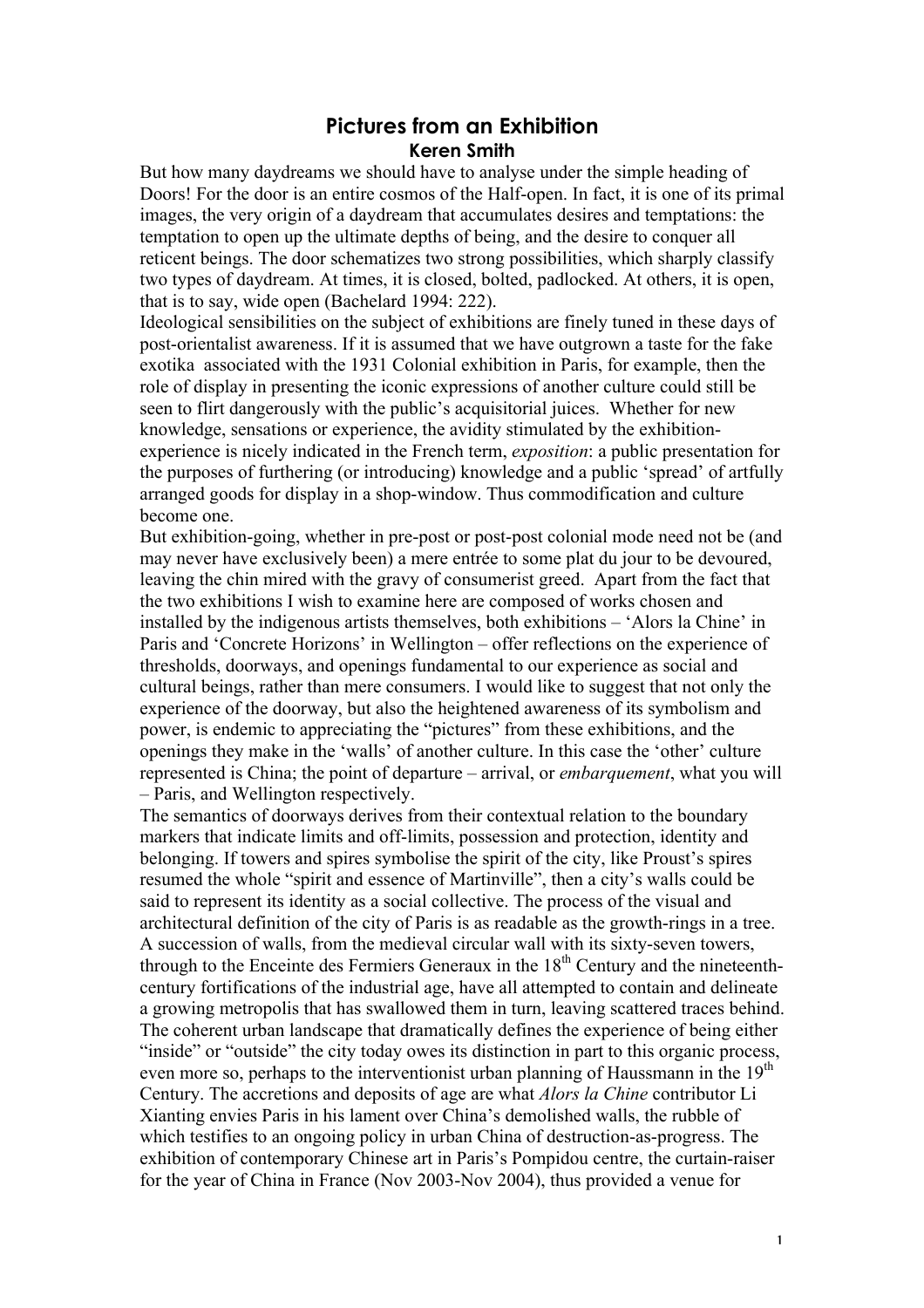comment on the urban development and destruction that runs many of the exhibits like a fault-line:

La construction du neuf doit-elle forcement se faire au prix de l'anéantissement de l'ancien ? Paris a conservé sa physionomie du temps passé, sans que celle-ci pèse pour autant sur la modernité de ses nouveaux quartiers. Quant aux transports modernes de la ville, très bien desservie par son métro, ils n'en ont pas entamé l'intégrité. Une cité historique est un patrimoine culturel complet, le symbole d'une culture. Paris n'est devenu Paris que parce que cette ville est le produit de la culture française des XVIe-XVIIIe siècles ; il en va de même pour Pékin, produit de la culture impériale des Ming et des Qing. Chaque culture est un système stylistique soutenu par un système de valeurs déterminé. C'est une structure formelle complète ; il n'est pas possible de la reproduire, ni de la mutiler. Elle peut être transformée au gré des besoins de l'homme moderne, mais ne peut pas être attaquée jusqu'à l'os. Malheureusement, à notre grande honte et à celle de nos descendants, Pékin, ainsi que la totalité des cités historiques chinoises, ne mérite plus aujourd'hui cette appellation. Dans ces villes, il n'y a même plus une rue dont la trame visuelle soit à même de faire ressentir la présence d'une culture, d'une histoire (*Alors, la Chine?*: 2003). [Must the construction of the new necessarily be at the cost of the old? Paris has retained her ancient character, without allowing this to stand in the way of the modernity of her newer *quartiers*. The city's transport needs have been similarly met by the very efficient metro system, but not at the cost of the city's identity. An historic city is a vital cultural inheritance, to the point where it may even be considered a symbol for that culture in its entirety. Paris has become Paris, in so far as she reflects the culture of  $16<sup>th</sup> - 18<sup>th</sup>$ -century France; the same could be said of Peking, a reflection of imperial culture of the Ming and Qing dynasties. Each culture is a stylistic system informed by a specific set of values. It functions as a coherent, formal whole that can be neither reproduced nor mutilated. It can undergo transformation in response to the needs of contemporary man, but it cannot survive an attack that penetrates to the very marrow. Sadly, to our undying shame and the shame of our ancestors, Peking, along with every other historic city in China, no longer merits the name of city. In all of these cities, not a single street remains which bears the mark of what we could recognise as the presence of a culture, or a history.]

In his distress for China's loss, Xianting idealises aspects of Paris's own urban history: the demolition work of Haussmann was, for its time, on a similar scale to the demolition work currently underway in Peking, and provoked similar outrage among the dispossessed, whether the actual dispossessed who lost their homes, or the intelligentsia who felt they were losing their cultural bearings. Etchings from the period record vistas of rubble, rendered apocalyptic by the exploitation of inky shadows and troubled skies, and suggestive of just such an attack on the city, "jusqu'à l'os", of which Xianting writes above.

The exhibition in Paris, like the one in Wellington, thus evokes the violence of all Haussmannian projects while focussing on a vertiginous present where the iconic role of city walls is being contested with unprecedented intensity. In the destruction of China's cities is seen to lie not only continued fidelity to Mao Zedong's call to 'destroy in order to build', but a heartfelt threat to the notions of cultural integrity and wholeness as the nation accelerates into a global future. In such a context, the openings in a wall are less a gateway than a two-way breach, the destruction from within joining the impact of the invasion of Western pseudo-ism from without. Wang Wei's 12 black and white photographs in the *Concrete Horizons* series in Wellington's Adam Art Gallery perfectly confront the ambivalence of the new urban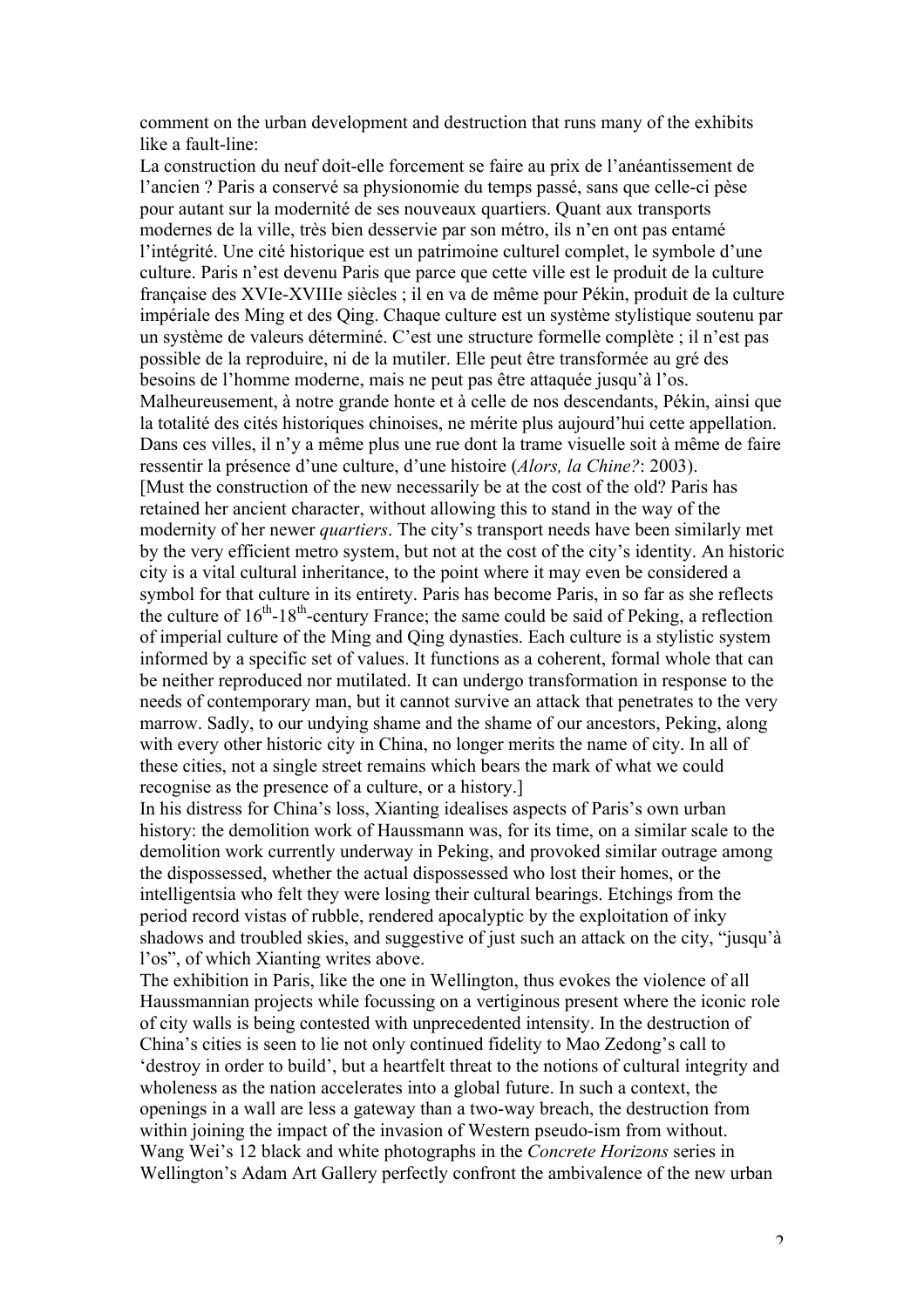project. Entitled 'Temporary Space' the work exploits the simplicity of its constituent parts - human figures, bricks, space – to create a construction narrative that can be read backwards, Chinese-style, or forwards, Western-style, to spell out simultaneously the backward loss to China's architecture that is the result of its 'forward' urban planning. Wang Wei's installation requires the reflective engagement of the spectator to realise the wry ambivalence hidden in the mortar of its unfinished walls. Song Dong's 'Eating the Great Wall' in the same exhibition, however, invites visitors with more ruthless charm to actively consume the dainty wafer biscuits forming its fortifications. Through this shared act of consumption, urban fragments are gradually revealed in the screens concealed behind the wafer-wall, making us all guilty participants in the creation of the new through the devouring of the old. The true ambivalence of openings and doorways, which the Romans related so aptly to their two-faced god of gates, intrudes its provocative tonality on the spectator with Song Dong's installation. How much more so when that spectator has already accepted the invitation to enter into another exhibition through a quite different doorway that nonetheless tells a similar tale.

The enormous archway of Xu Tan's L'Arche du bonheur at the Pompidou Centre in Paris, mimics the entrance to imperial or sacred temples, except that its basic building blocks are white polystyrene food-containers:

[des] sortes de lunch box ou de doggybag à la chinoise … symbolisant le repas quotidien en même temps que le provisoire, l'artificiel et le polluant (*Alors, la Chine?* 2003)

[...a kind of lunchbox or Chinese-style doggybag ... which symbolises the daily meal as well as what is temporary, artificial, and rubbish to be thrown away.]

It is with a somewhat eerie elegance that this detritus of hundreds of take-away meals, floats slightly in the air-currents disturbed by the movement of visitors to the exhibition. Disturbed, as they may also be, by the odd sense of burden this ephemeral structure communicates, despite the new and difficult beauty that emerges from its act of recycling.

In this case, the symbolic weight of the doorway truly functions Bluebeard-wise, or, as Bachelard might have it, as a door that perhaps should never have been opened, or 'that should not even have been imagined open'. Both the Paris and the Wellington exhibitions include in their accompanying commentary reflections on the impact of China's 'attempts to merge more closely with the international community'. Zhang Zhaohui in 'Concrete Horizons' refers not only to the successful bid to host the 2008 Olympics, but to Shanghai's more recent efforts as a candidate for the 2010 World Expo. It is indeed ironic that all the cultural plundering of the West represented by previous centuries of colonialist exhibitions are as chitchat compared with the rumblings of self-divestment occurring in preparation for the transformation of urban China into a vast global display-case. If rubbish is the obvious and universal result of a worldwide consumerism, then Xianting suggests that the same kind of terrible booty may accompany the victorious entrance of China through the gateway of an international marketplace. In the wake of such a parade, Xianting intimates, are signs of the transformation of China into "a vast rubbish-heap":

L'utilitarisme a fait de la Chine une vaste poubelle : charme europeen et toits traditionnels chinois, coca-cola et culture du the dans l'esprit lettre, ecstasy et secrets de grand-mère, poursuite de la mode ou reflux des profondeurs, le bon et le mauvais affluent vers nous. A defauts de valeurs et de repères, nous n'avons plus que des desirs et des besoins (*Alors, la Chine?* 2003).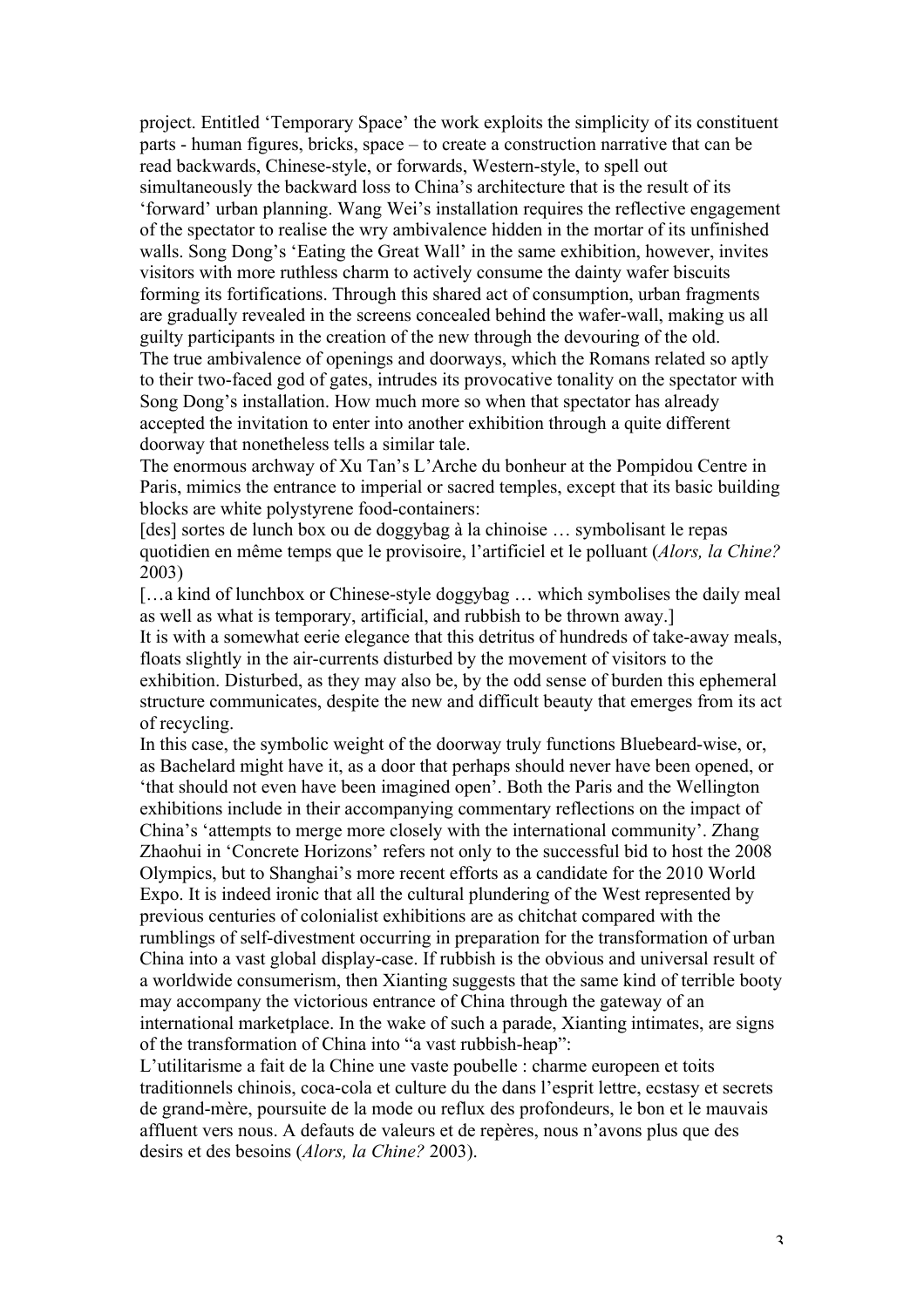[Consumerism has turned China into a vast rubbish-dump : European charm mixes with traditional Chinese roof-lines, coca-cola with ceremonial tea-drinking and ancient learning, ecstasy tablets with old wives tales, fashion with profundities, the good and the bad flow over and swamp us. Without values or points of reference, all we have left are wants and needs. …]

According to Xianting, this atomising of culture can hardly be associated with Western postmodernism, since it is generated by a much more unself conscious reaching for the old 'peasant' myths of 'joy-luck', wealth and long life. Instead of representing an imaginative projection into the future, therefore, the entrance to the new glitzy cityscapes could be seen as offering new-old vistas through to a past of complacent privilege, conjuring a kind of "aristocratic ease" which, it is mistakenly assumed, will somehow expand to fill the cultural and spiritual void it has helped create. If Xianting is right, then the triumphal Arch of take-away Happiness is not a doorway into the 'ultimate depths of being', so much as a condemnation to wander everlastingly on the surface of things. As China has made openings in its Great Wall, therefore, and as it continues to solicit economic and cultural exchange with countries like France, so it seeks openings in the citadel of the world market, a gateway through which it might pass from isolation to inclusion. The nature of the rewards for passing 'go', however, are by no means as certain for China, or the rest of the world, as they are on a Monopoly board.

Only one thing is clear. No-one can pass through a doorway and remain unchanged. With their reflections on walls and portals, the Paris-Wellington exhibitions remind us that the in-between spaces doorways represent are also a threshold of expectancy and danger, excitement and fear. The "cosmos of the Half-open" imposes the choice of a beginning that must be made before the destination can be fully seen. Not, perhaps, the "absolute point of departure" that Derrida eschews, but a departure, nonetheless, entailing loss and gain. If the massive bites out of the spine of Chinese traditions have already entailed losses as well as gains for the Chinese people making their entrance into the market economy, then the exhibition visitor also experiences something of the ambivalence of doorways. Passing through the 'Arche du Bonheur' by invitation, rather than invasion, eager to respect the protocol of the door, we discover that we are already invaders, already responsible for strangers we have never met, for a landmass we might never have visited, in our common implication in the ways and mores of global consumerism.

Developing the thematics of the doorway allows a following through to the letter of the Chinese character which features on the cover of the French exhibition catalogue *Alors la Chine*. Appropriately, and even more so given the venue for the present review, the character signifies a crossing or passage, a medium or interval between two points. In other words, a place of mediation and meeting, an in-between place of departure and arrival, that is recognised as a potential site of drama and happening in its own right. Downstage Theatre's recent showing of *Niu Sila* in Wellington represents the true place of mediation and meeting in the present writer's journeyings between Paris and China. In other words, New Zealand, a country as far from China in demographic importance as it is from China geographically. The boyhood friendship of white middle-class Peter Butler, with his Samoan friend Ione, begins with a knock at the door, as Ione comes to collect his mate for the eventful walk to school. Despite the contrary pulls of culture on the two boys as adults, the friendship has changed both of them so that their adult selves feel the draught when the other is not there. The play closes with another knock on the door. This time, it is Vincent from Hong Kong who has come to collect Peter's son for another childhood odyssey